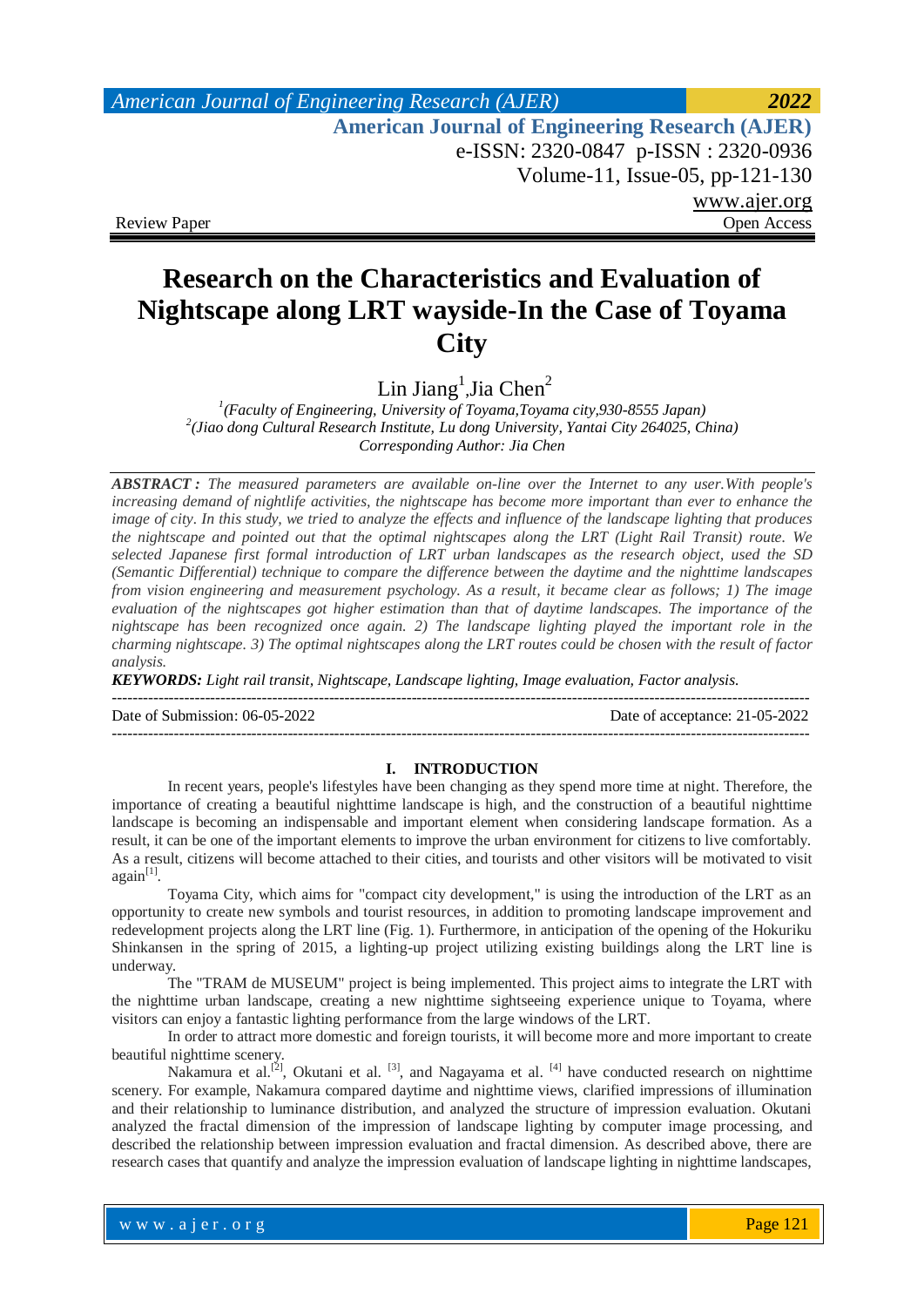but there are still few research cases that describe the creation of town attractions based on the characteristics and evaluation of nighttime landscapes along LRT lines in cooperation with town development.

Therefore, this study takes Toyama City, the first local city to introduce LRT in Japan, and compares "daytime views" and "nighttime views" along LRT lines using visual engineering and psycho-electrometric methods. The purpose of this study is to provide basic data for constructing a "beautiful and attractive nighttime urban landscape" in the future<sup>[5][6]</sup>.

#### **II. EXPERIMENT**

The survey was conducted along two lines: the "Toyama Port Line," Japan's first full-scale LRT line, and the "City Loop Line," a newly introduced line. Samples were selected from buildings, parks, and characteristic landscapes that are widely recognized by citizens as representative symbols of Toyama Prefecture. The buildings were categorized according to their use and status of use:

(1) cultural and exhibition-related facilities (representative example: "Takashinokuni Bunka Kaikan"),

(2) historical buildings (representative example: "Toyama Castle"),

(3) administrative and public facilities (representative example: "JR Toyama Station"),

(4) commercial and tourist facilities (representative example: "Toyama City Hall"), (5) parks and green spaces (representative example: "Toyama Kansui Park"), etc. (Table 1).

|                | <b>Table 1. The number and hame of each landscape.</b> |      |                                 |  |  |  |  |  |
|----------------|--------------------------------------------------------|------|---------------------------------|--|--|--|--|--|
| N <sub>o</sub> | Landscape name                                         | No   | Landscape name                  |  |  |  |  |  |
| $^\copyright$  | Koshinokuni Museum of Literature                       | 9)   | CIC Building                    |  |  |  |  |  |
| ②              | Toyama Shimin Plaza                                    | (10) | Toyama Ring Water Park          |  |  |  |  |  |
| ③              | Toyama Castle                                          | (11) | Toyama Daiwa Department Store   |  |  |  |  |  |
| $^{\circledR}$ | Toyama Electrical Building                             | (12) | Marier Toyama                   |  |  |  |  |  |
| G)             | Toyama City Hall                                       | (13) | IkedayaYasubei Store            |  |  |  |  |  |
| $^\circledR$   | Toyama International Conference Center                 | (14) | Northern Japan Newspaper office |  |  |  |  |  |
| ⑦              | Urban Place                                            | (15) | Hokuriku Electric Company       |  |  |  |  |  |
| ⑧              | ANA Crowne Plaza Toyama                                | (16) | JR Toyama Station               |  |  |  |  |  |

**Table 1. The number and name of each landscape.**

For the landscape samples, we selected observation points where we could grasp the overall view and characteristics of the landscape, and photographed "day views" and "night views" from the same angles using a digital camera. Photography conditions were as follows:

(1) a digital camera (Canon EOS Kiss X5) with a focal length equivalent to 28 mm on a 35 mm film camera and a dedicated tripod;

(2) the day and time were chosen to be in good weather, 11:00 to 15:00 during the day (for daytime views) and 19:00 to 21:00 after sunset (for nighttime views), and in the case of daytime views, consideration should be given to daylight and backlight.

(3) The camera was positioned near the center line of the road along the LRT, and the height from the ground to the center of the camera lens was 1.5 m.

(4) The image quality was maintained at high resolution (approximately 17.9 megapixels). We also considered our field of view and viewing angle, and tried to make the landscape samples as natural as possible [7] .

We took photographs for the sample according to the above-mentioned criteria. All the photographs were loaded into a personal computer and used to create a total of 32 landscape samples for experimental observation: 16 "day view" and 16 "night view" samples. An example of the "night view" sample actually used is shown in Fig. 1.

All the experiments were conducted in a dark room. A screen (W2.4m x H1.8m) was placed 4 meters in front of the subject, and one slide of the experimental landscape sample was randomly displayed on the entire surface of the screen using a projector. Fig. 2 shows how the subjects observe and evaluate their impressions of the landscape samples.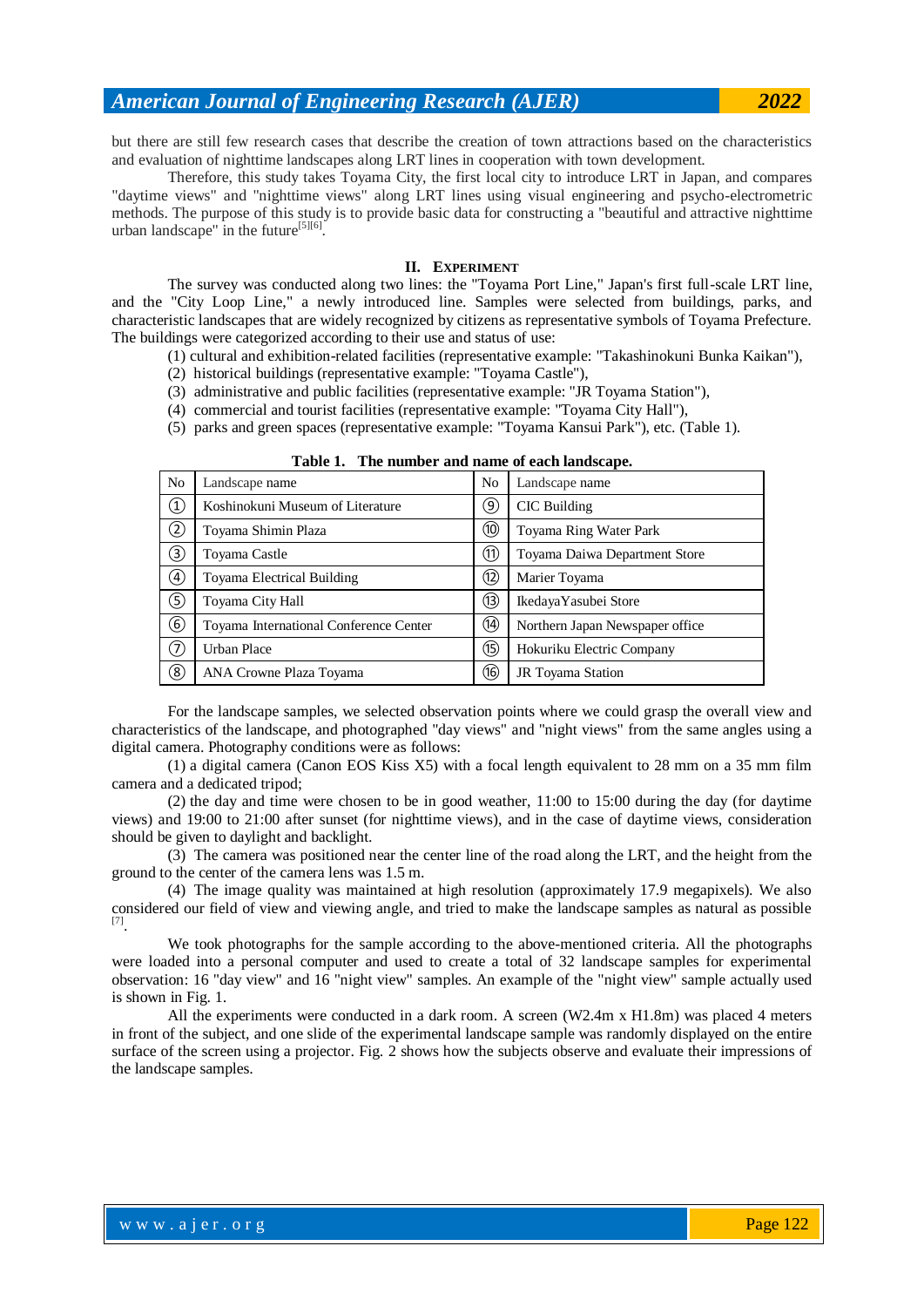

**Fig. 1. Sample photos of nightscape.**



**Fig. 2. Experimental image.**

The subjects consisted of 25 engineering students (18 males and 7 females) with an average age of 23.8 years, all of whom were familiar with the SD method. In addition, taking into consideration the psychological state of the subjects, i.e., their mood and physical condition, we conducted the experiment while taking breaks at regular intervals in order to reduce the error margin as much as possible  $[8][9]$ .

In this experiment, we used the SD method (Semantic Differential technique) developed by C.E. Osgood, which is a typical method for landscape image evaluation experiments. [10][11]The SD method is an evaluation method in which the subject selects a numerical value for the degree to which he or she perceives a given impression word pair on a scale. Since this method can quantify the evaluation value for each evaluation item, it enables comparative analysis among multiple subjects. In selecting impression words, we referred to studies using the SD method<sup>[12]-[18]</sup> and selected 20 appropriate impression words (adjectives) for this experiment based on the following criteria (1) to (6). Based on the following criteria (1) to (6), we selected 20 appropriate impression words (adjectives) for this experiment. The evaluation scale is based on a 7-point scale<sup>[19]</sup>, with "neutral" (0) as the center, and "little"  $(1 \text{ or } -1)$ , "quite"  $(2 \text{ or } -2)$ , "very"  $(3 \text{ or } -3)$ (Fig. 3).

(1) Avoid ambiguous adjectives.

(2) Avoid adjectives that immediately infer the purpose of the survey.

(3) Avoid adjectives used by experts for special meanings or adjectives whose meanings change according to the subject's knowledge.

(4) Use adjectives that are gentle, sensual, and intuitive.

(5) Be varied so as not to concentrate on similar adjectives.

(6) To make use of adjectives used in previous studies  $[13][14]$ .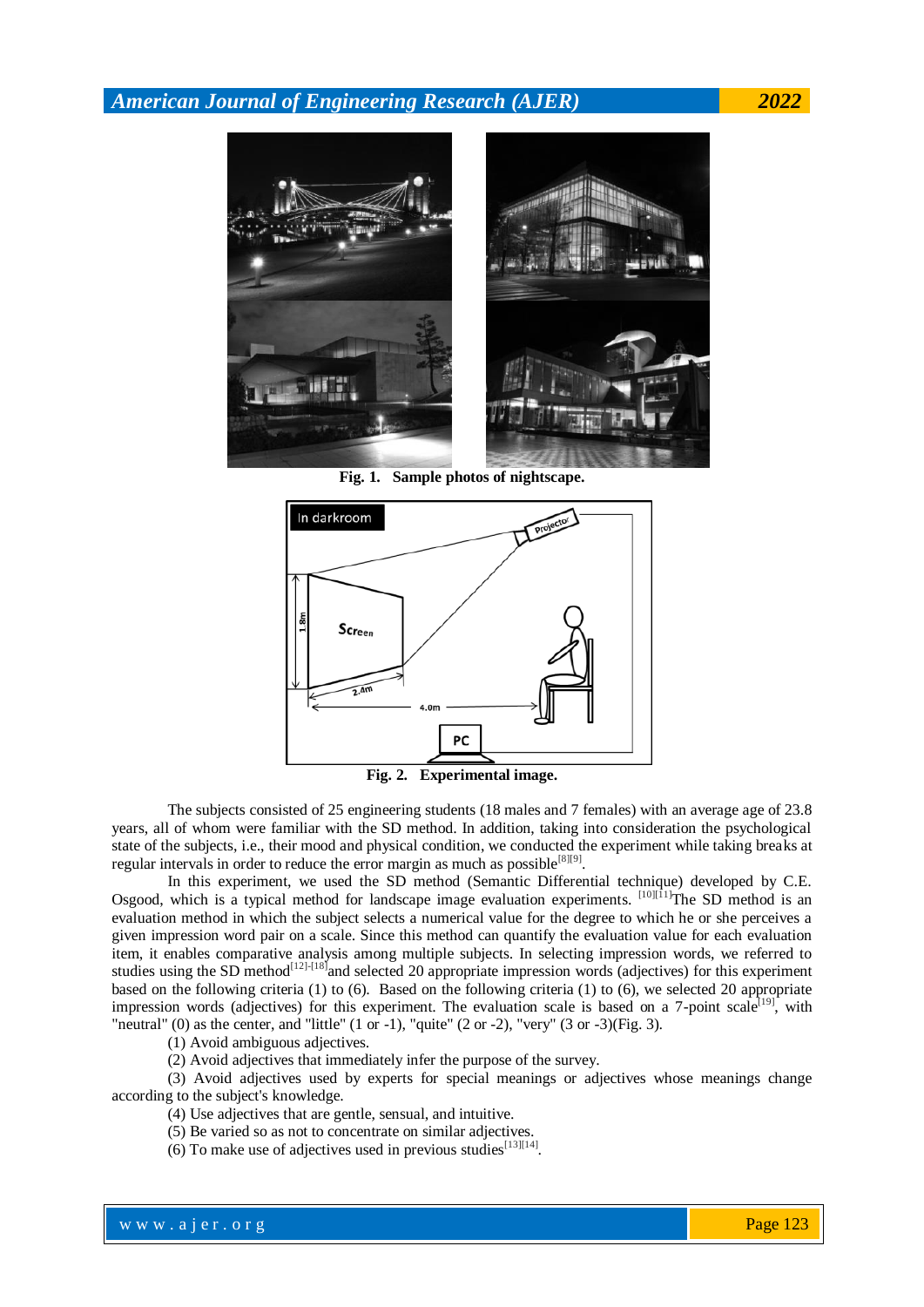0 **very** 3 **quite** 2 **little** 1 **urbanity gorgeous favorite remarkable harmonious open crowded charming comfortable exciting lively swanky warm bright funny quiet cheerful calm beautiful aflame ugly dreary close noisy simple** |<br>|<br>|-<br>|**quite** <u>- 2</u><br>- 2<br>- 2 **very**  $\frac{1}{2}$ <br> $\frac{-3}{4}$ **neutral little dark rural simple annoying nondescript uncomfortable unsophisticated cold unexciting inharmonious lonely uninviting apathetic**

**Fig. 3. Bipolar scales defined with adjectives on each end.**

**heavy**

The factor analysis method was used to analyze the evaluation data of the SD method. This analysis makes it possible to ascertain the overall impression of the subject from similar impression words [20].

#### **III. EXPERIMENTAL RESULTS**



**light**

(a)Overall mean (b)Koshinokuni museum of literature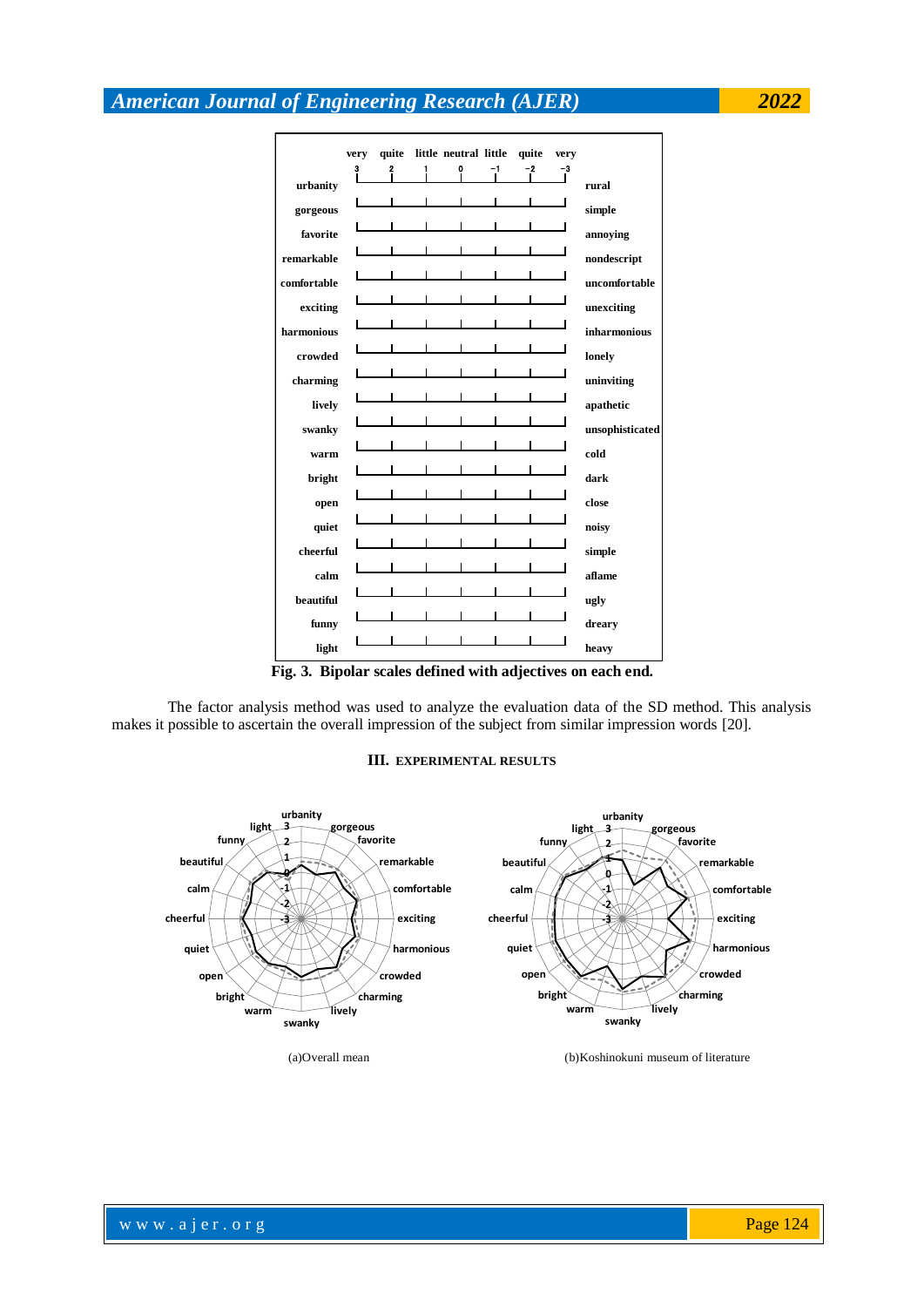



(e)Toyama Ring Water Park (f) ANA crowne plaza toyama

**Fig. 4. Image Evaluation Results.**

Fig.4(a) $\sim$ (f) shows an example of the results of impression evaluation. For each landscape sample, the average of the image evaluation results for all subjects is shown in polar coordinates.

In each figure, positive impression adjectives are placed in the circumferential direction. In the radial direction, evaluation values are taken, with the outer position of the circle indicating a higher evaluation value for each adjective. The parameters are "daytime" and "nighttime.

First, Fig. 4(a) shows the average value, which can be said to indicate the tendency of landscape evaluation for "day view" and "night view," respectively. Overall, the image evaluation of the "daytime view" and the illuminated "nighttime view" showed that the area enclosed by the closed curve was larger in the order of "daytime view" and "nighttime view". In other words, the image evaluation of the "night view" was generally higher than that of the "day view" in the evaluation of each landscape sample. The samples that were particularly characteristic were (b)~(f) "urbanity," "gorgeous," "remarkable," "open," "crowded For adjectives such as "urbanity," "luxurious," "warm," "open," and "quiet," there was a large difference in the evaluation results between "daytime view" and "nighttime view.

Next, the characteristic individual landscapes are shown below.In the Koshinokuni Bunka Kaikan, Fig. 4(b), the image evaluation of the "night view" was generally higher than that of the "day view. Among them, "urbanity," "gorgeous," "remarkable," "exciting," "crowded The difference was particularly pronounced for adjectives such as "urbanity," "gorgeous," "remarkable," "exciting," "crowded," "lively," and "warm.

On the other hand, at JR Toyama Station, Fig.4(c), unlike the previous results, there was a large variation in the evaluation values, and the evaluations of "day view" and "night view" were reversed. In particular, "urbanity," "comfortable," "harmonic," "beautiful," "funny," "light The evaluation values of adjectives such as "urbanity," "comfortable," "harmonious," "beautiful," "funny," and "light" were very low.

The "night view" adjectives were highly evaluated except for "light" and "quiet" in Fig.4(d), which were highly evaluated in Toyama Castle. SpecificallNight vorite," "remarkable," "comfortable," "harmonious,"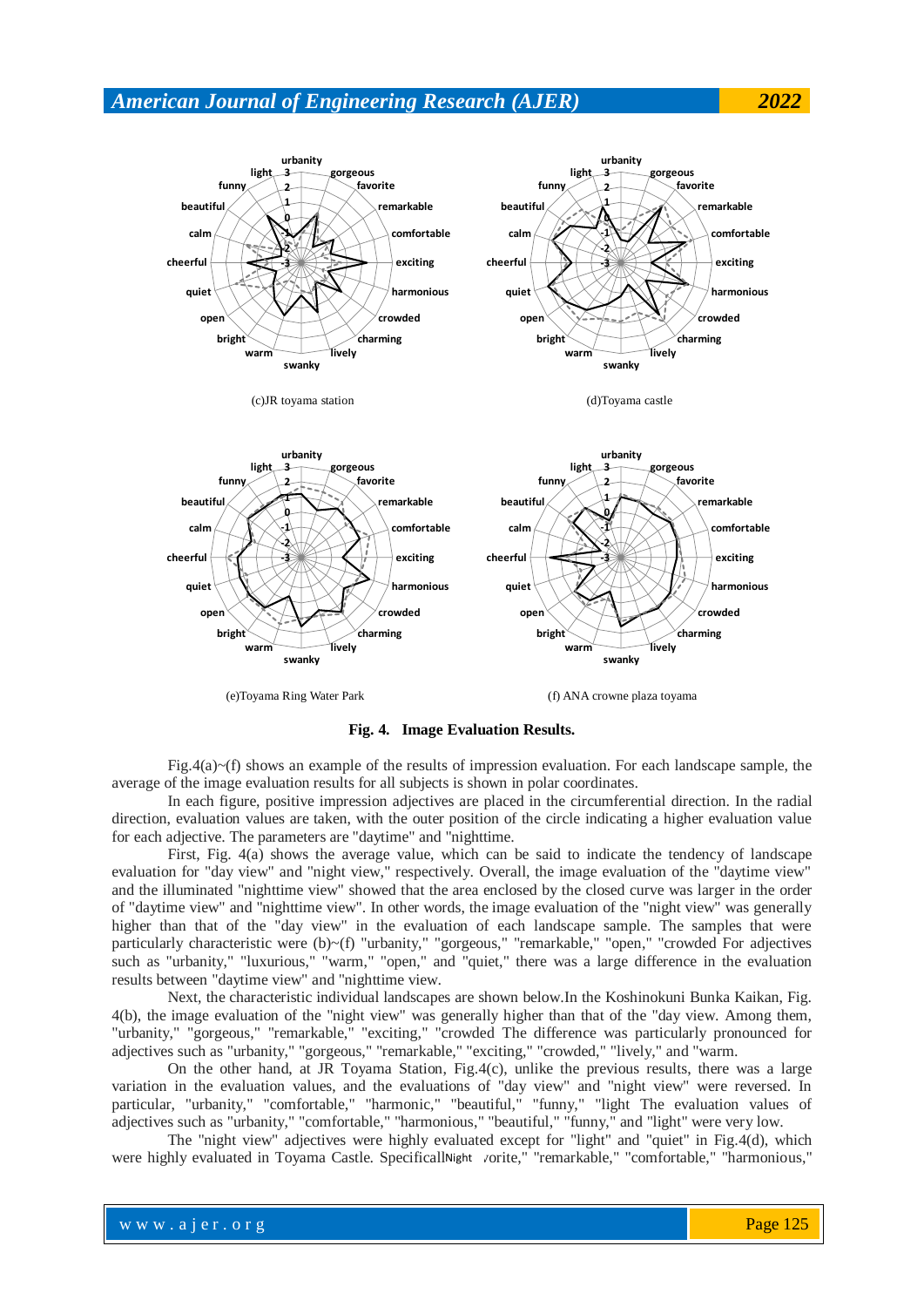"charming," "bright," "quiet," "quiet," and "comfortable" were the most highly rated. The adjectives "quiet," "calm," "beautiful," and "funny" tended to be highly evaluated.

In Toyama Kansui Park, the evaluation values were high for both "daytime" and "nighttime" adjectives, and all adjectives showed positive values, although there was some overall variation in the results shown in Fig. 4(e). Among the adjectives, "gorgeous," "comfortable," "exciting," "warm," and "wonderful" had particularly high evaluation values for "night view.

In the ANA Crowne Plaza Hotel, the left side of the circle is different from the right side of the circle, and the left side of the circle has a lower evaluation value and a larger variability. In particular, the evaluation values of "day view" and "night view," such as "light" and "cheerful," were inverted. Also in "night view," adjectives such as "harmonious," "beautiful," and "bright" tended to have high evaluation values.

In order to better interpret the results of each landscape sample, a factor analysis was conducted on the mean data of the image evaluation of each adjective pair in each landscape sample, based on the results obtained from the subjects.

To conduct the factor analysis, a principal component analysis was first conducted to determine the number of factors. The eigenvalues of the factors for the correlation matrix between each adjective pair are shown in Fig.5. Since two factors with eigenvalues of 1.0 or more were extracted and the cumulative contribution ratio was 80.06% (Table 2), a factor analysis was conducted with the number of factors set to "2" in consideration of the possibility of semantic interpretation.



**Fig. 5. The intrinsic value of factor.**

The resulting factor loadings for each adjective pair and the contribution of the factor after varimax rotation up to the second factor are shown in Table 2. The factor loadings indicate the influence of the factor on each endorsement item, and the factors were interpreted in terms of their factor loadings. The first factor had a contribution of 48.53% and included adjectives such as "comfortable," "harmonious," "beautiful," "charming," and "favorite. The second factor was interpreted as the "evaluation factor" because it included adjectives such as "beautiful," "charming," "favorite," and so on.

The second factor, with a contribution rate of 31.53%, was interpreted as the "activity factor" because of the high factor loadings of adjectives such as "lively," "crowded," "exciting," and "gorgeous"<sup>[21][22]</sup>.

Based on the results of the factor analysis, a plot of the factor scores for each landscape sample is shown in Fig.6. The horizontal axis represents the first factor, "Evaluation," and the vertical axis represents the second factor, "Activity. The first factor, "Evaluation," indicates that the positive side is more favorable and the negative side is less favorable, while the second factor, "Activity," indicates that the positive side is "lively" or "bustling," and the negative side is "calm" or "quiet. The parameters are two levels: "night view" for the points indicated by triangles, and "day view" for the points indicated by diamonds.

Fig.6 shows that, as a general trend, "activity" and "evaluativeness" of "night view" exceeded those of "day view. In particular, the factor score of "night view" tended to increase significantly in "activity" on the vertical axis. This difference is thought to be mainly due to the appropriate landscape lighting effects at night, which gave the impression of more liveliness and vitality compared to the "daytime" view. Specifically, the landscape samples with particularly high scores for "activity" on the vertical axis were Aubade Hall, ANA Hotel, and Marie Toyama. The landscapes that stood out in the negative direction were Ikedaya,Toyama Castle, and JR Toyama Station, which were found to have very low factor scores. The main reason for the negative evaluation is thought to be the "liveliness and bustle" of commercial and tourist facilities, while historical landscapes such as Ikedaya and Toyama Castle tend to give the impression of being "calm and quiet. On the other hand, the station square and sidewalks of JR Toyama Station are very narrow, and adjectives such as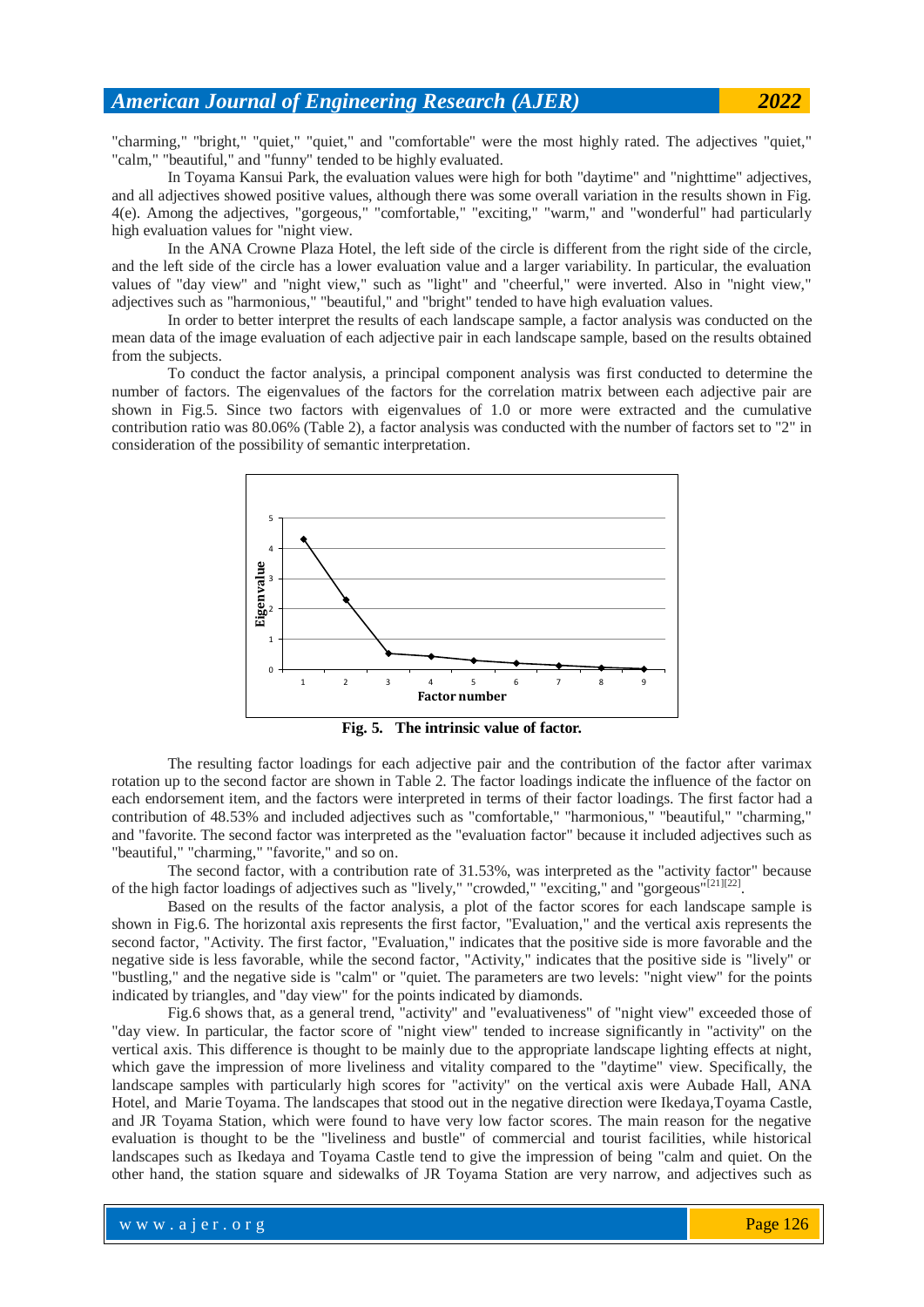"light" and "open" related to the sense of openness were rated low, and the station is illuminated at night only in a part of the station building, which is thought to be mainly due to the overall lack of light. The main reason for this may be that the nighttime lighting is only implemented in a part of the station building, and the overall light is low.

As for "evaluability" on the horizontal axis, the landscapes that score high in the positive direction are Toyama Kansui Park, Takashinokuni Bunka Kaikan, andToyama Castle. On the other hand, the landscapes that stood out in the negative direction were JR Toyama Station and CIC Building. In the highly evaluated landscapes, unique landscapes such asToyama Kansui Park, which has a lot of greenery and is well lit, and Toyama Castle, which is beautifully illuminated with LED lights, tended to stand out. On the other hand, the landscapes with low evaluation include commercial landscapes, station buildings, and other landscapes in the city that give a conventional impression. Furthermore, the main reason for the negative evaluation of the CIC building is the use of fluorescent mercury lamps for lighting. Although fluorescent mercury lamps provide sufficient illumination, their color rendering is low, resulting in a gray, flat appearance. In addition, the electric poles in front of the station building and the electric cables in the sky above the JR Toyama Station are considered to be obstructing the "evaluativeness" of the landscape.

| <b>Variable Name</b>                | No.1(Evaluation) | No.2(Activity) |  |
|-------------------------------------|------------------|----------------|--|
| Comfortable                         | 0.969047172      | 0.04943547     |  |
| <b>Harmonious</b>                   | 0.934657141      | $-0.025114283$ |  |
| <b>Beautiful</b>                    | 0.921890238      | 0.115394226    |  |
| Charming                            | 0.902306398      | 0.138171099    |  |
| Favorite                            | 0.894991338      | 0.046307605    |  |
| Calm                                | 0.883632875      | $-0.177324858$ |  |
| <b>Cheerful</b>                     | 0.800734429      | 0.557142167    |  |
| Swanky                              | 0.780504913      | 0.674065295    |  |
| <b>Funny</b>                        | $-0.718055535$   | 0.586844132    |  |
| Lively                              | 0.199353347      | 0.950263054    |  |
| Crowded                             | 0.243656404      | 0.945828803    |  |
| <b>Exciting</b>                     | $-0.058079067$   | 0.907254039    |  |
| <b>Remarkable</b>                   | 0.366687188      | 0.885814567    |  |
| Gorgeous                            | $-0.305178155$   | 0.844292318    |  |
| <b>Bright</b>                       | 0.340734429      | 0.808441318    |  |
| Warm                                | 0.454123061      | 0.79036606     |  |
| Open                                | 0.179133633      | 0.750652953    |  |
| Light                               | 0.520504913      | 0.71660601     |  |
| <b>Urbanity</b>                     | 0.343843896      | 0.366060098    |  |
| Quiet                               | 0.18654283       | $-0.27535434$  |  |
| <b>Contribution Rate</b>            | 48.53%           | 31.53%         |  |
| <b>Cumulative Contribution Rate</b> | 48.53%           | 80.06%         |  |

|  |  |  |  | Table 2. Factor loading to adjectives. |
|--|--|--|--|----------------------------------------|
|--|--|--|--|----------------------------------------|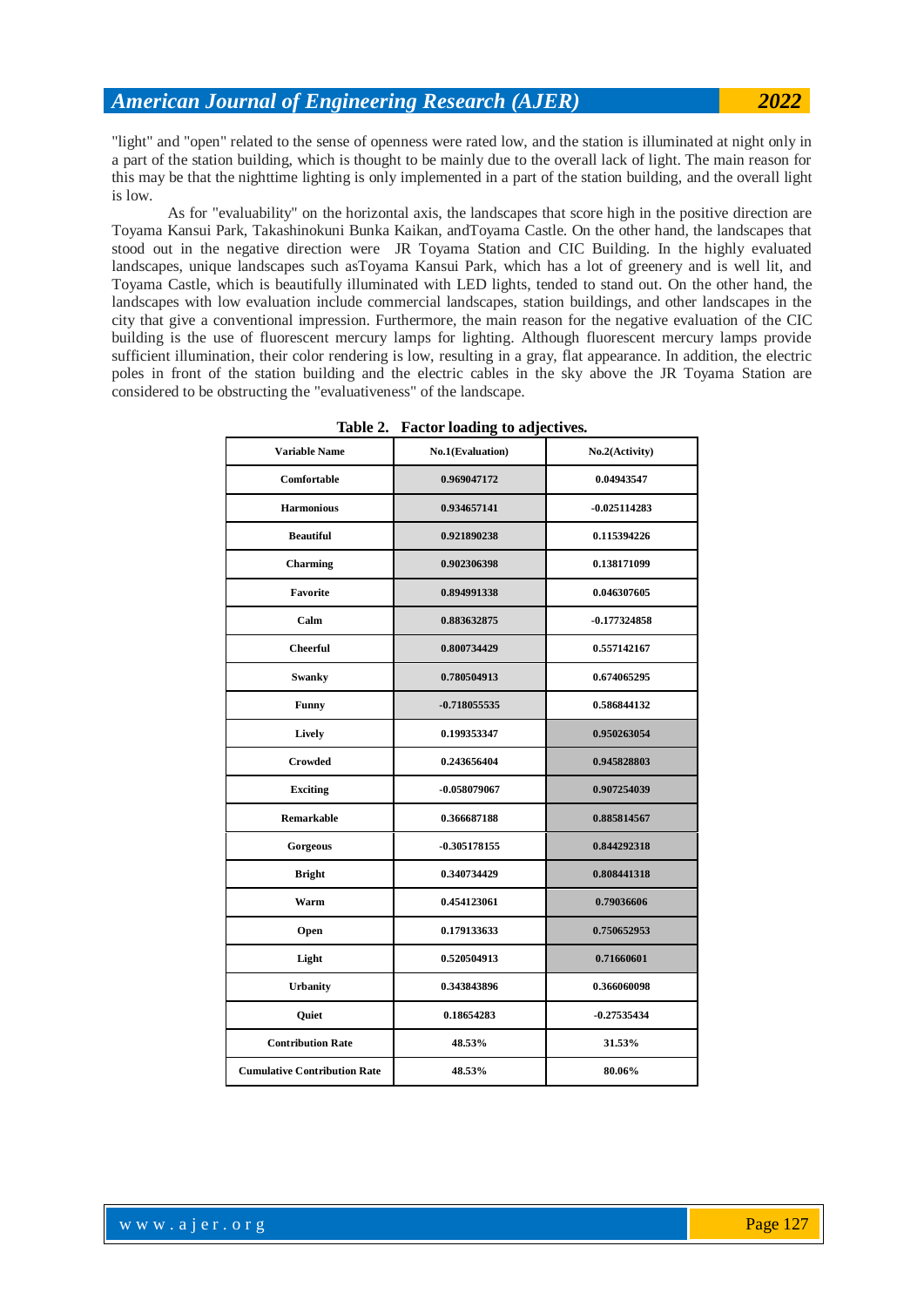

Fig. 6. The rendering effect in each landscape.(Evaluation× Activity)



**Fig. 7. Factor value of landscapes.(Evaluation, Activity and The sum of two factors)**

| Landscape type  | The optimal nightscapes              |  |  |  |  |
|-----------------|--------------------------------------|--|--|--|--|
| Park            | Toyama ring water park<br>(10        |  |  |  |  |
|                 | Koshinokuni museum of literature     |  |  |  |  |
| Culture         | Toyama international conference<br>6 |  |  |  |  |
|                 | Toyama shimin plaza                  |  |  |  |  |
|                 | Urban place                          |  |  |  |  |
| <b>Business</b> | ANA crowne plaza toyama<br>8)        |  |  |  |  |
|                 | Marier toyama<br>(12)                |  |  |  |  |
| Public facility | Toyama city hall                     |  |  |  |  |
|                 | Toyama castle<br>3.                  |  |  |  |  |
| History         | Toyama electrical building           |  |  |  |  |

**Table 3. Night view points along the LRT routes.**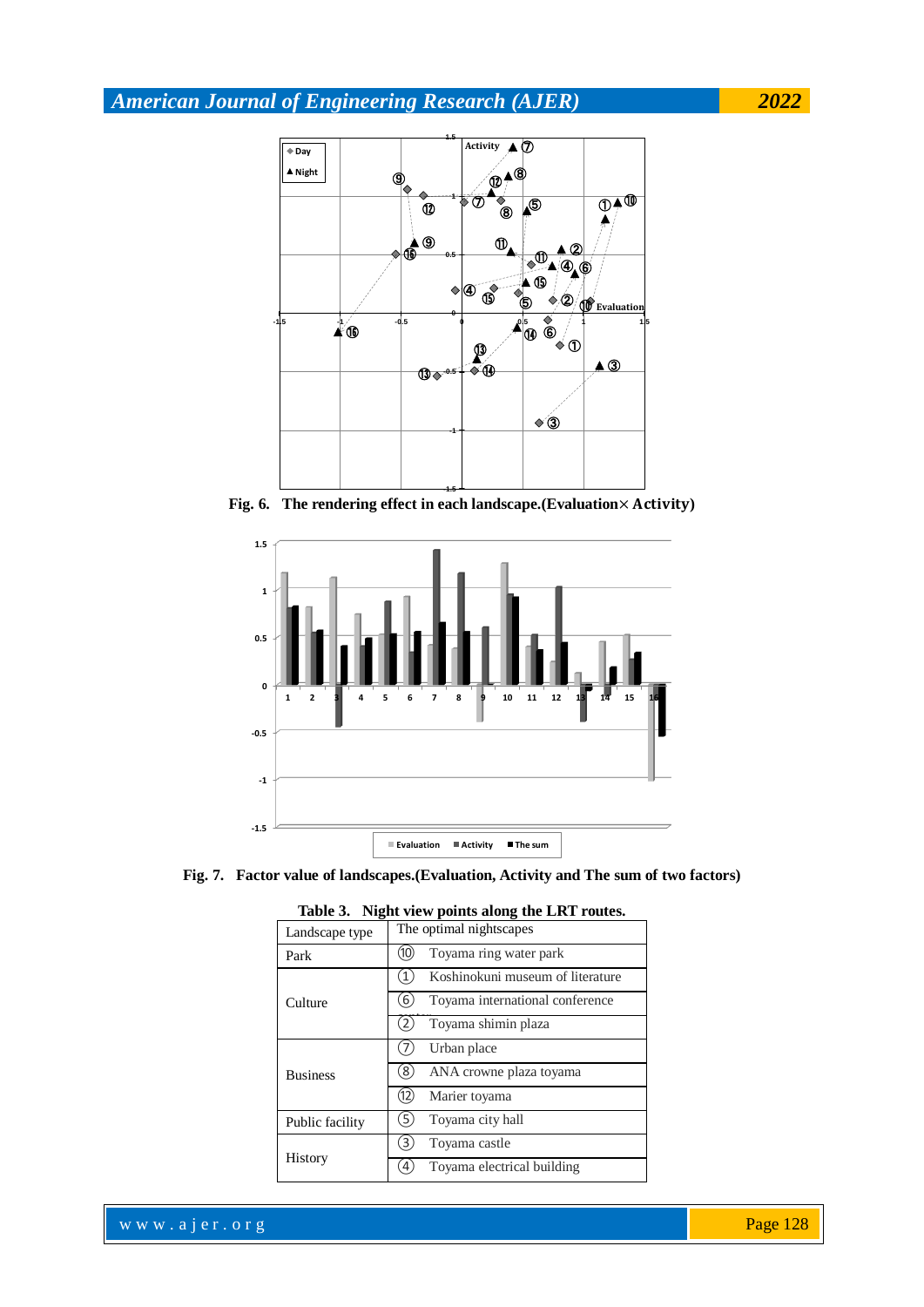In addition, in order to select the optimal "nightscape" from a quantitative perspective, a vertical bar graph comparing the first factor score (evaluation), the second factor score (activity), and the sum of the two factor scores for each landscape sample is shown in Fig. 7. The following  $(a)~(c)$  were examined for the "optimal nighttime scenery" along the LRT line according to Fig. 7.

(a) The nighttime views with the highest scores for both "evaluativeness" and "activity" are (10), (2), (5), (6), (7), and (8), respectively.

(b) The nighttime landscapes with high 'evaluativeness' were found to be, in descending order, (10), (1), (3), (6), (2), (4). The landscapes that differed from 'a' were (3) Toyama Castle and (4) Toyama Electric Building, which are "historical landscapes.

(c) The nighttime landscape with high "activity" was  $(7)$ , $(8)$ , $(12)$ , $(10)$ , $(5)$ , $(1)$  in descending order. The nighttime landscapes that differ from 'a' are (8) ANA Crowne Plaza Hotel and (12) Marie Toyama, both of which are "commercial/business landscapes".

Based on the above, the "optimal nighttime viewpoints along the LRT line" are shown for each landscape type (Table 3). In selecting viewpoints, it is desirable to select landscapes that are high in both the first factor "evaluativeness" and the second factor "activity," but the required functions and roles differ depending on the type of landscape. For example, a "commercial/business landscape" such as a downtown area should be highly active because of its liveliness and vitality. On the other hand, a "historical landscape" such as Toyama Castle should be highly "evaluative" because of the importance of elements such as calmness and tranquility.

By the way, the impression of the townscape that visitors and business travelers get when they exit Toyama Station is directly related to their impression of Toyama and has a significant impact on their willingness to spend and expectations during their stay in Toyama, making it a particularly important scenic point. As shown in Fig. 8, the factor scores of JR Toyama Station are low for both "evaluativeness" and "activity." Therefore, it is necessary to remodel the surrounding area by undergrounding utility poles, lighting up the station, and improving the station building design to further enhance its image.

#### **IV. CONCLUSION**

This experiment showed that the image evaluation of the "nightscape" along the LRT tended to exceed that of the "dayscape," and the importance of the "nightscape" was recognized once again.

The first factor, "evaluativeness," is related to "amenity creation" and "image enhancement," and the second factor, "activity," is related to "creation of liveliness" in the cityscape. Furthermore, the results of the factor analysis suggest that in order to select more desirable nighttime landscapes, it is effective to focus on the factor scores of "evaluativeness" and "activeness," which have large factor loadings.

The role of "landscape lighting" is important to create a beautiful and attractive "nightscape," but it is necessary to understand the characteristics and purpose of the landscape rather than simply lighting it.

This experiment, entitled "A Study on the Characteristics and Evaluation of the Nighttime Landscape along the LRT Line," examined the "nighttime landscape" in the central area of Toyama City using visual engineering and quantitative psychology. We hope that the results obtained above will help us to reexamine and reaffirm the "nighttime landscape" and to consider the creation of a beautiful nighttime landscape and its attractiveness in the future.

#### **REFERENCES**

- [1]. Shinichi Nagayama, Yoshio Nakajima, Ei Takamatsu, Riki Morita: "A study on evaluation of nighttime urban landscape lighting in Kanazawa City", Technical Report of the Institute of Image Information and Television Engineers, Vol.26, No.29, pp.1-6 (2002)
- [2]. Yoshiki Nakamura: "Impression evaluation of urban landscape", Journal of Illuminating Engineering Society of Japan, Vol.74, No.3, pp.143-148 (1990)
- [3]. Akira Okutani, Yuichi Tada, Shohei Yamaguchi, Kazutaka Masumi: "Impression evaluation of landscape lighting and fractal dimension", Bulletin of the Faculty of Developmental Sciences, Kobe University, Vol.7, No.1, pp.123-135 (1999)
- [4]. Shinichi Nagayama, Yoshio Nakajima, and Ei Takamatsu: "A Study on Impression Evaluation and Factor Structure of Landscape Lighting for Historical Landscape," Journal of Illuminating Engineering Society of Japan, Vol.87, No.5, pp.319-327 (2003)
- [5]. Jia Chen, Hiroshi Sawa, Mamoru Takamatsu, Yoshio Nakashima: "Basic study on the feature color of scene view from centramtrain window", Journal of The Color Science Association of Japan, Vol.36, No.Supplement, pp.148-149 (2012) (in Japanese)
- [6]. Jia Chen, Lin Ma, Shi Wang, Mamoru Takamatsu, Yoshio Nakashima: "Evaluation of Landscape Lighting for Urban Nightscape in a Snowy Region", Proceedings of the 5th Lighting Conference of China,Japan and Korea, pp.283-286(2012) (in Japan)
- [7]. Nozomu Yoshizawa, Tsunemichi Ishihara, Kotaro Hirate: "Study on the evaluation of landscape impression of urban public space at night", Transactions of Architectural Institute of Japan, Vol.550, pp.15-22 (2001)

[8]. Kimio Yamamoto: "Psychological evaluation of lighting environment in urban space," Journal of Illuminating Engineering Society of Japan, Vol. 78, No. 11, pp. 595-598 (1994)

- [9]. Kyu Maki, Masao Inui and Yoshiki Nakamura: "Individual differences in evaluation of street scenery", Journal of the Architectural Institute of Japan, Vol. 483, pp. 55-62 (1996)
- [10]. Osgood, C. E.: Semantic Differential Technique in Comparative Study of Cultures, Amer. Anthropologist, 66, pp.171-200 (1964)
- [11]. Osgood, C. E.: Studies on the Generality of Affective Meaning Systems, Amer. Psychology, 17, pp.10-28 (1964)
- [12]. Toyohiko Iwashita: Measurement of imagery by SD method, Kawashima Shoten Publishing, (1983)